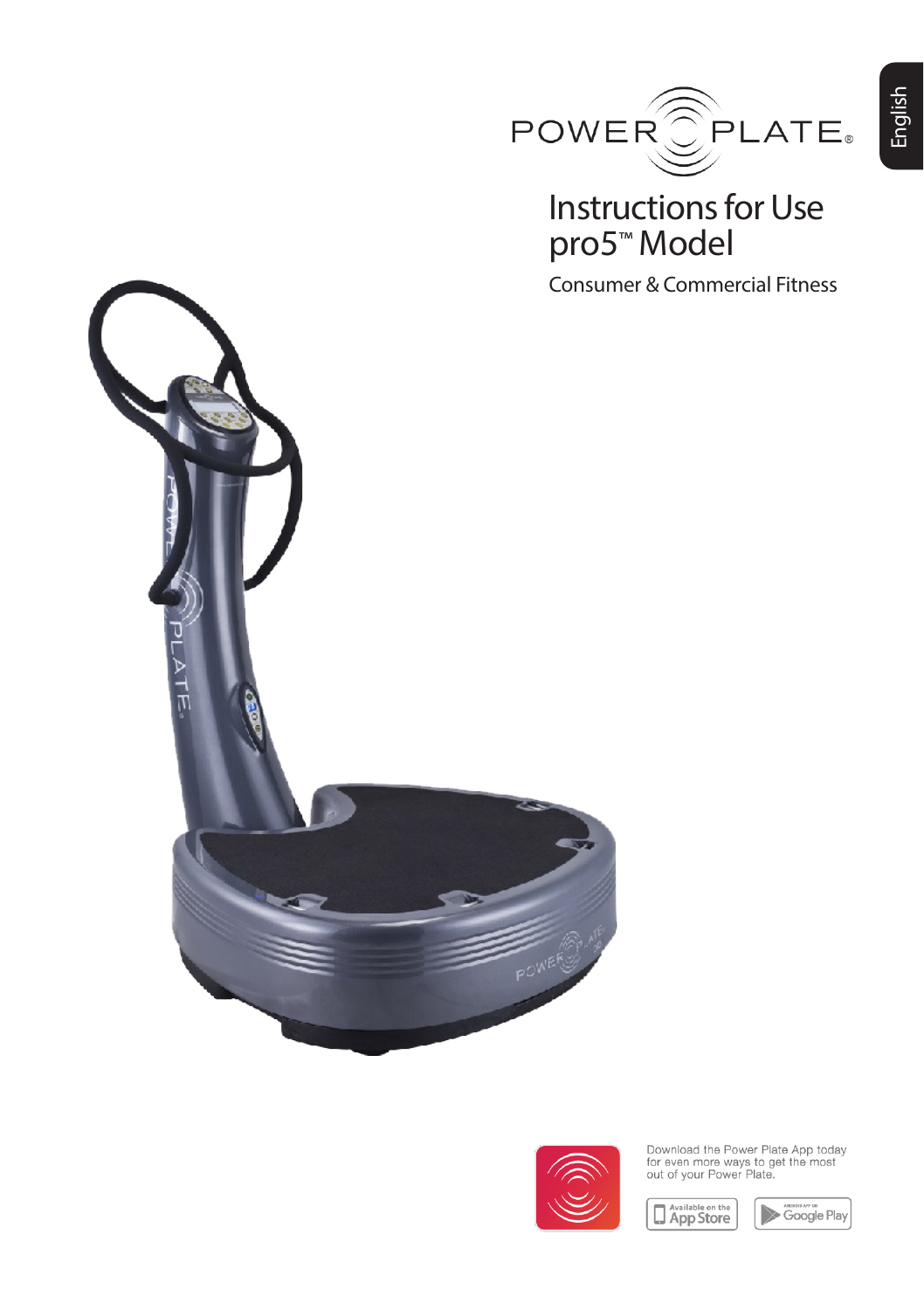## **Contents**

| Introduction                                  | 01 |
|-----------------------------------------------|----|
| <b>Important Safety Instructions</b>          | 02 |
| <b>Health Warnings</b>                        | 03 |
| Set-up And Handling                           | 03 |
| <b>EMC Declarations</b>                       | 04 |
| Environmental Requirements / Warnings / Users | 05 |
| Operation                                     | 06 |
| <b>Symbol Descriptions</b>                    | 08 |
| Varying The Intensity                         | 09 |
| Personal Adaptation                           | 10 |
| <b>Technical Specifications</b>               | 11 |
| Maintenance                                   | 12 |
| Troubleshooting                               | 12 |
| <b>Contact And Support</b>                    | 13 |

©2020 Performance Health Systems, LLC. All rights reserved. Power Plate, the Power Plate device/logo, pro7, Pro7M, Pro7HC, pro6+, pro5, Pro5M, pro5HP, my7, My7M, Pro4PlusM, my5, my3, Personal, MOVE and proMOTION, are registered trademarks and/or trademarks of Performance Health Systems and/or their affiliates. All other trademarks are the property of their respective owners. Power Plate machines are protected under patents and design rights in numerous countries around the world. Performance Health Systems retains all rights (including copyright, trademark and all other intellectual property rights) in relation to all information provided in this manual. You may not copy, publish or distribute any of the information contained in this manual, or in any other documents published by Performance Health Systems without the prior written consent of Performance Health Systems.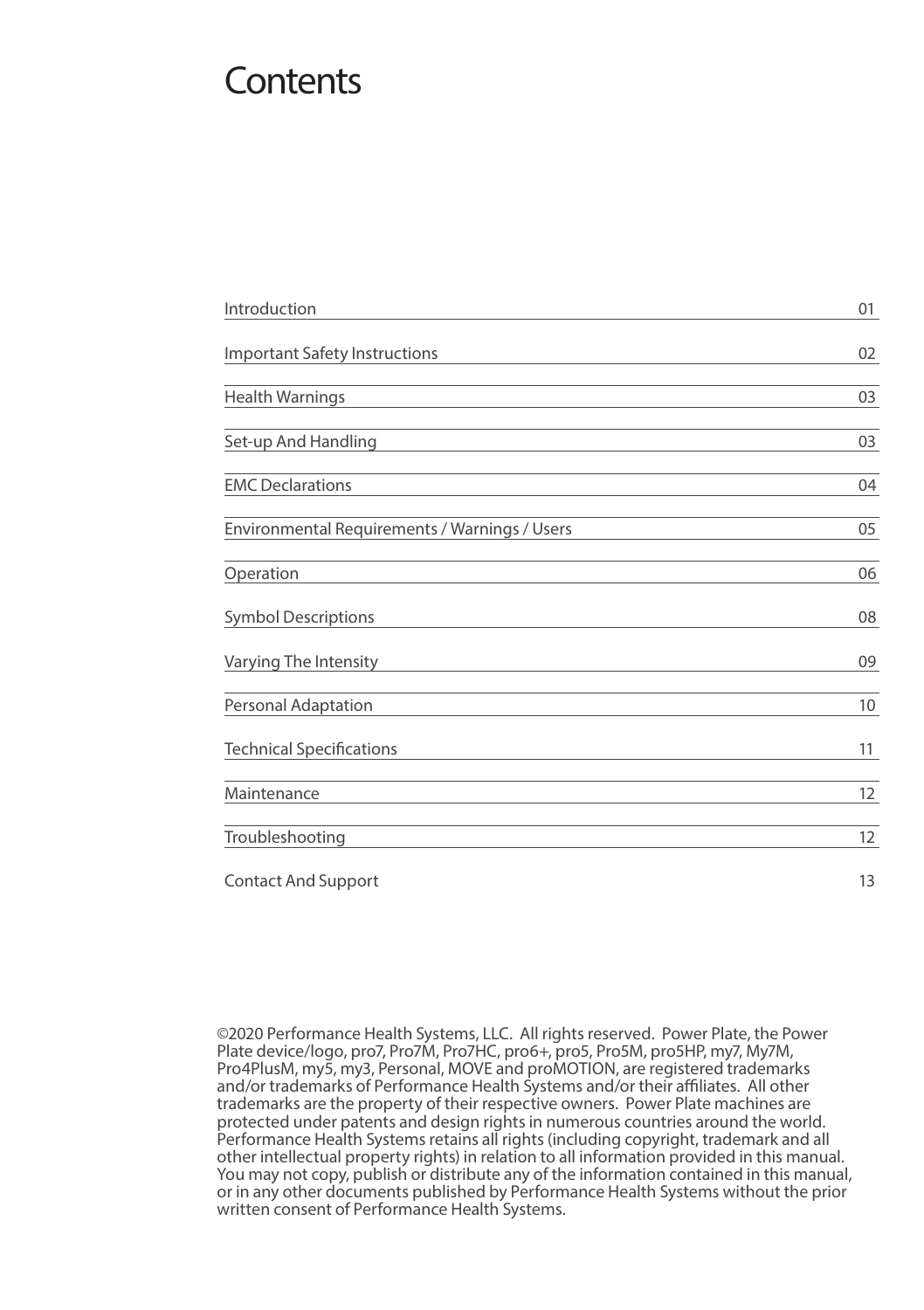# **Introduction**

English

Power Plate® pro5 model is a consumer and commercial product that may be used by almost everyone for fitness and exercise purposes. Power Plate pro5 allows you to adjust training to your own level and reduce the burden on your joints, tendons and ligaments. As with every form of training, the correct use of exercises, adjusted to your personal abilities, will determine the benefits and effects of completing a training session on Power Plate, while at the same time, reduce the risk of injury to the body.

We recommend consulting your physician before beginning any new exercise program. For your safety, please review the product instructions before operating Power Plate. If at any time you feel faint, dizzy, nauseous, short of breath or in pain, stop exercising immediately and consult with your physician.

Body posture, muscle stiffness and muscle tension are important contributing factors in your training session. If muscles are tensed, or contracted, they will absorb vibrations to help strengthen and tone those muscles. Passive or active exercises, such as stretching and massage, can be performed on a more frequent basis.

Exercise should be performed on a regular basis, starting with low intensity, which means low frequency and amplitude settings for short sessions. The body should be gently stimulated in a way that will allow you to adjust to vibration training, but will not overload your body. Over time, the intensity and duration can be increased in the same manner as other progressive training programs. Once the body has adapted to vibration, training can be changed or intensified to keep improving performance.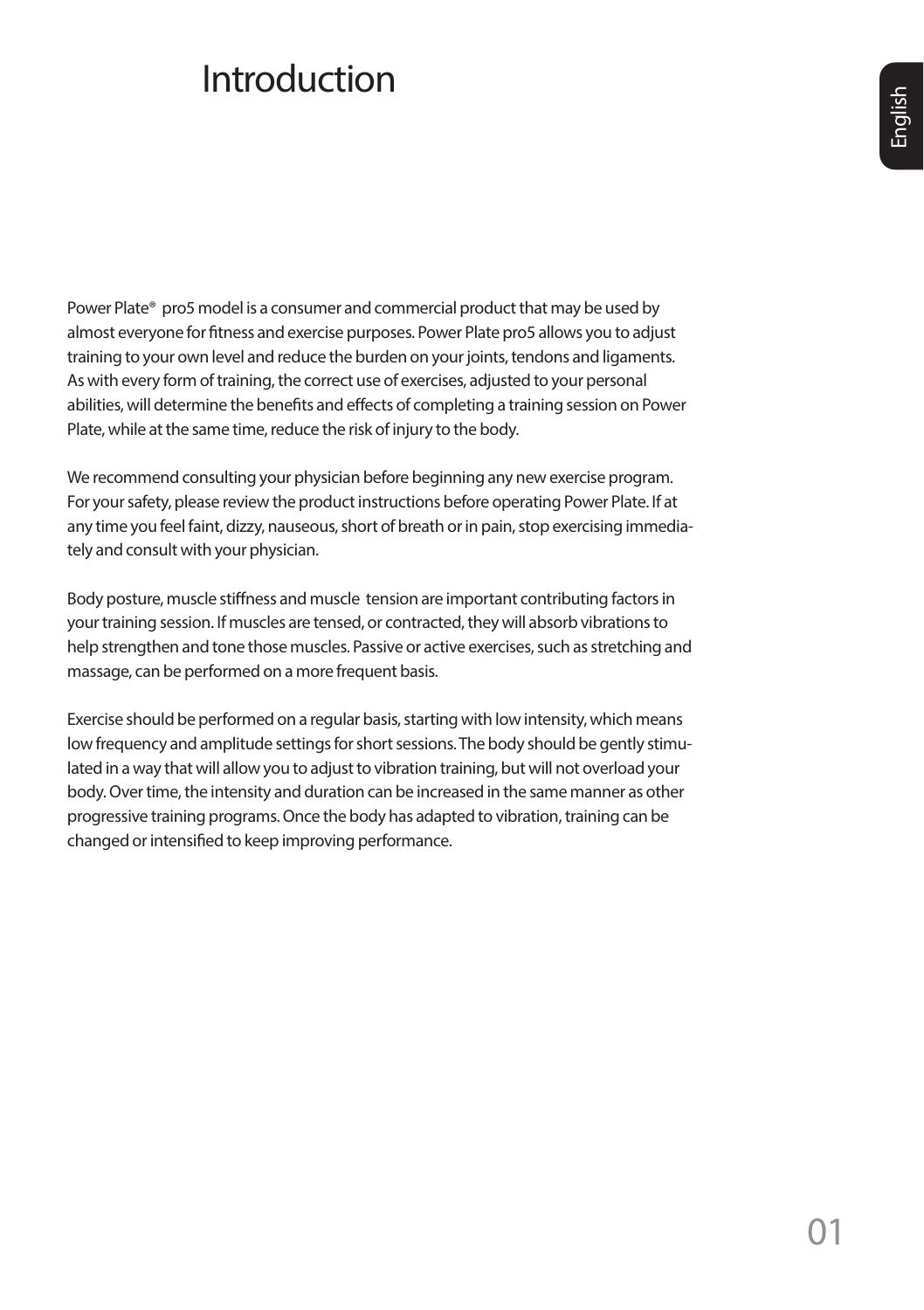## Important Safety Instructions

Before using the Power Plate<sup>®</sup> machine, it is essential that you read the entire user manual, including all warnings and safety instructions. You should also convey all such warnings and instructions to any other person who uses this Power Plate® machine. Retain this user manual for future reference.

### Health warnings

Warning: before beginning any exercise program, you should consult a physician for a physical examination and clearance to engage in the program, or personal injury could result.

If you have any known medical condition, or any physical limitation on your ability to exercise, power plate strongly recommends that you seek the advice of a physician before using the Power Plate<sup>®</sup> machine, in order to avoid possible personal injury.

If, while using the Power Plate<sup>®</sup> machine, you experience any dizziness, faintness, shortness of breath, or pain, you must stop using the machine immediately and consult a physician. Failure to do so could result in personal injury.

The Power Plate machine is a consumer and commercial device and is designed for fitness and exercise programs and supervision integrated into a closely monitored exercise program only and as part of an exercise program.

Always take care when getting on and off the machine. Use the handles on the machine as needed, to maintain stability when getting on and off the machine.

Never reach into or under the machine,

or tip the machine on its side, while it is in operation.

Use the machine only for the purposes described in this user manual and only with attachments or accessories that come with the machine or which Power Plate has specifically approved for use with the machine, or personal injury could result.

### Set-up and handling

Danger: to reduce the risk of electrical shock, always unplug the Power Plate® machine before cleaning or servicing it.

Warning: to reduce the risk of electrical shock, fire, burns, or other injury, always plug the Power Plate® machine into a properly-grounded electrical outlet.

Warning: to ensure safe use of the Power Plate® machine, it must be regularly examined for damage and wear. The machine, however, contains no userserviceable parts. Thus, with the exception of the maintenance tasks described later in this manual, the owner/ user should always retain an authorised Power Plate® service professional to perform maintenance and/or service on the machine.

The machine should be set-up on a hard, level surface in an area free of obstructions within at least three feet of the vibration platform. The machine should not be used outdoors, near a pool, or near any source of water or extreme humidity. Contact with water could cause a short-circuit, which could cause personal injury or damage the machine. Unplug the machine when not in use.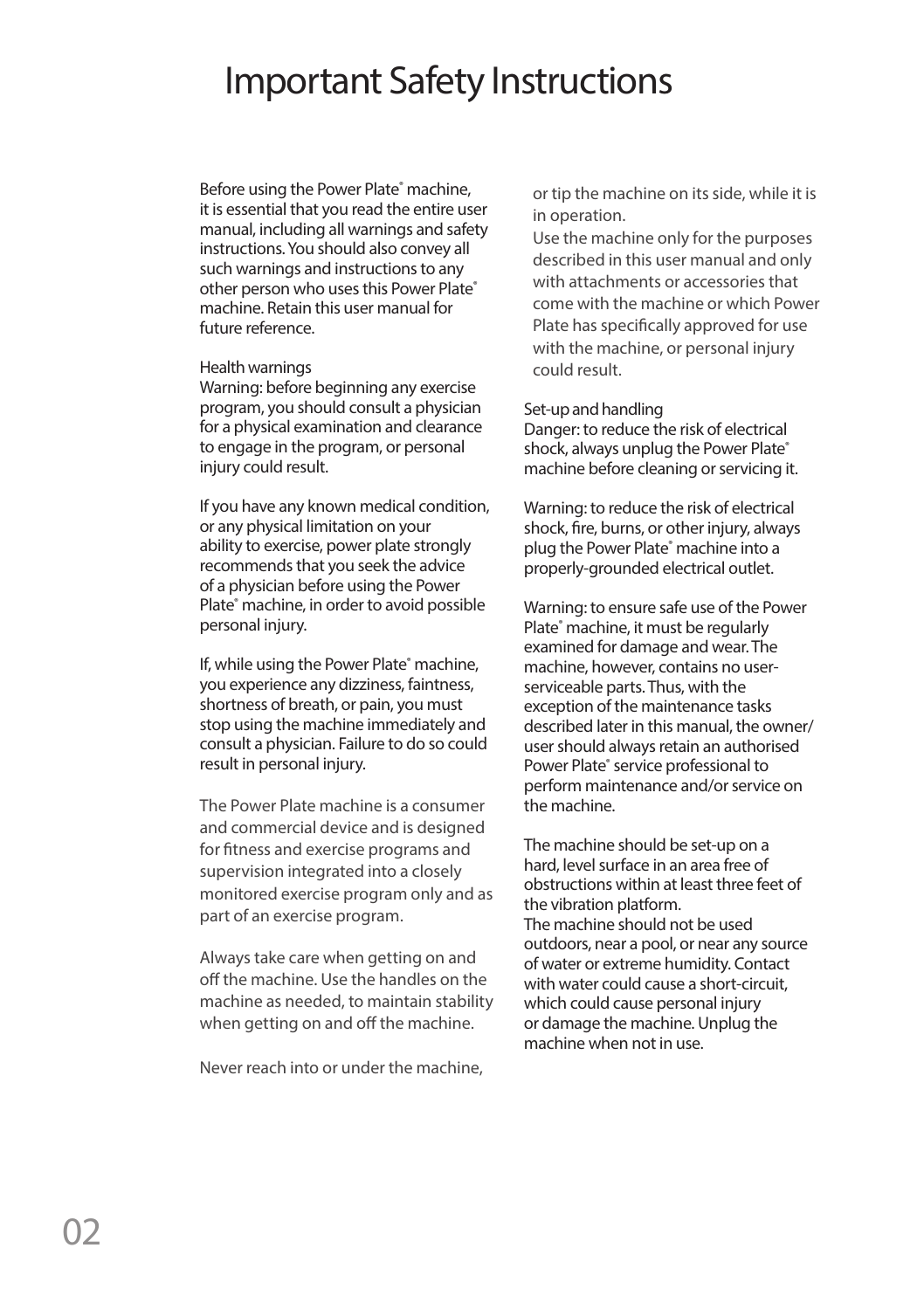





Never attempt to lift or move the machine without assistance.

Never operate the machine if it has been dropped, tipped over, damaged, or even partially immersed in water, unless an authorised Power Plate® service professional has examined the machine and cleared it for use. Never insert objects into any opening on the machine. If an object falls into the machine, shut the machine off and remove the power plug before attempting to retrieve the object. If the object cannot be reached, contact an authorised Power Plate<sup>®</sup> service professional.

Use Of The Power Plate® Machine 1.0 General health warnings for use Always follow the directions on the machine's console for proper operation. Close supervision is required when the machine is used by, or near, children or disabled persons.

Always use care when getting on and off the machine. Use the handles on the machine, as needed, to maintain stability when getting on and off the machine. Never reach into or under the machine, or tip the machine on its side, while it is in operation.

Use the machine only for the purposes described in this user manual and only with attachments or accessories that come with the machine or which Power Plate has specifically approved for use with the machine, or personal injury could result.

2. Specific health warnings for use 2.1 Proper clothing and padding During exercises in which the user stands

on the vibration platform, the user should wear rubber-soled shoes or, if the user chooses to exercise in socks or bare feet, the user should use one of the three contoured mats that are provided with the machine.

During exercises in which any part of the user's body is in contact with the vibration platform, Power Plate recommends the use of at least one contoured mat.

2.2 Proper position and balance In order to avoid possible injury from the machine's vibrations, Power Plate recommends that the user not lean back on his/her heels or "lock" his/her joints or straighten his/her legs when standing upright on the machine. It is important at all times to maintain balance while on the machine. The user, however, should not "hang" on the machine's handles in order to maintain balance but should (unless the directions for a particular exercise state otherwise) keep his/her knees directly above the toes.

Proper position and balance are especially important if the user employs weights during any exercise on the machine. Power Plate strongly recommends that users not employ weights while using the machine, unless they are being coached by an exercise professional or unless the user has extensive experience with weight training or with the Power Plate<sup>®</sup> machine. The three illustrations on the left demonstrate improper ways to stand on the machine.

You always need to be balanced when standing on the Power Plate® machine. Never hang on to the handles, use them only to maintain balance.

Don't lean on your heels too much. Balance your weight predominantly on the front of your feet.

When training with the Power Plate® machine, do not "lock" any joints, such as your knees and elbows, but keep them slightly bent.

### 2.3 Proper hydration

Power Plate recommends that the user stay well-hydrated by drinking at least 300 ml (16 ounces) of water before, during, and after each exercise session.

2.4 Proper limitations on exercise Warning: it is imperative that the user pay careful attention to his/her body's reaction to exercise on the machine and that the user not over-exert himself/herself or work to exhaustion, or personal injury could result.

If, at any time, the user experiences dizziness, faintness, shortness of breath, or any pain, the user should immediately stop exercising and consult a physician before continuing with an exercise program, or personal injury could result.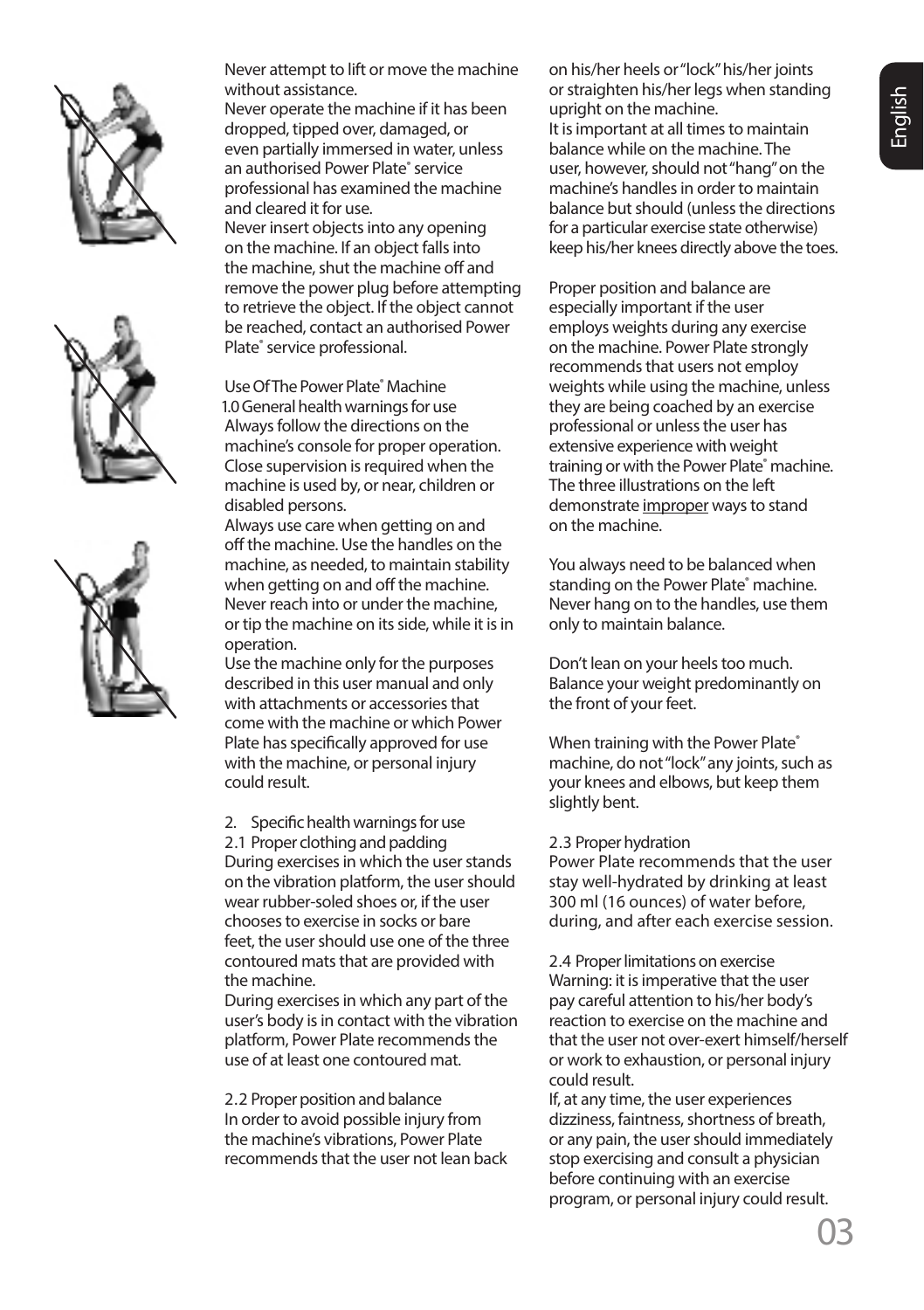Electromagnetic Compatibility (EMC)

### **Precautions**

The pro5 model is suitable for use in all establishments, including domestic establishments and those directly connected to the public low-voltage power supply network that supplies buildings used for domestic purposes.

The pro5 model must emit electromagnetic energy in order to perform their intended function. Nearby electronic equipment may be affected by this emission. Similarly the pro5 model may be affected by electromagnetic emissions from other equipment in the vicinity.

The pro5 model is intended for use in the electromagnetic environment specified below. The customer or user of the pro5 model should assure that they are used in such an environment:

- Floors should be wood, concrete or ceramic tile. If the floor is covered with synthetic material, the relative humidity in the room should be at least 30%.
- Mains power quality should be that of a typical domestic, commercial or hospital environment as appropriate.
- The pro5 model should not be used during power mains interruptions
- Power frequency magnetic fields should be at levels characteristic of a typical location in a typical commercial environment.

The pro5 model is intended for use in an electronic environment in which radiated radio-frequency (RF) disturbances are controlled.

The user of the pro5 model can help prevent electromagnetic interference by maintaining a minimum distance between portable and mobile RF communications equipment (transmitters.) The separation distance is recommended below, according to the maximum output power

of the communications equipment:

The adequate separation distance to provide base immunity to RF disturbances is 1.0m.

Retain this user manual for your future reference.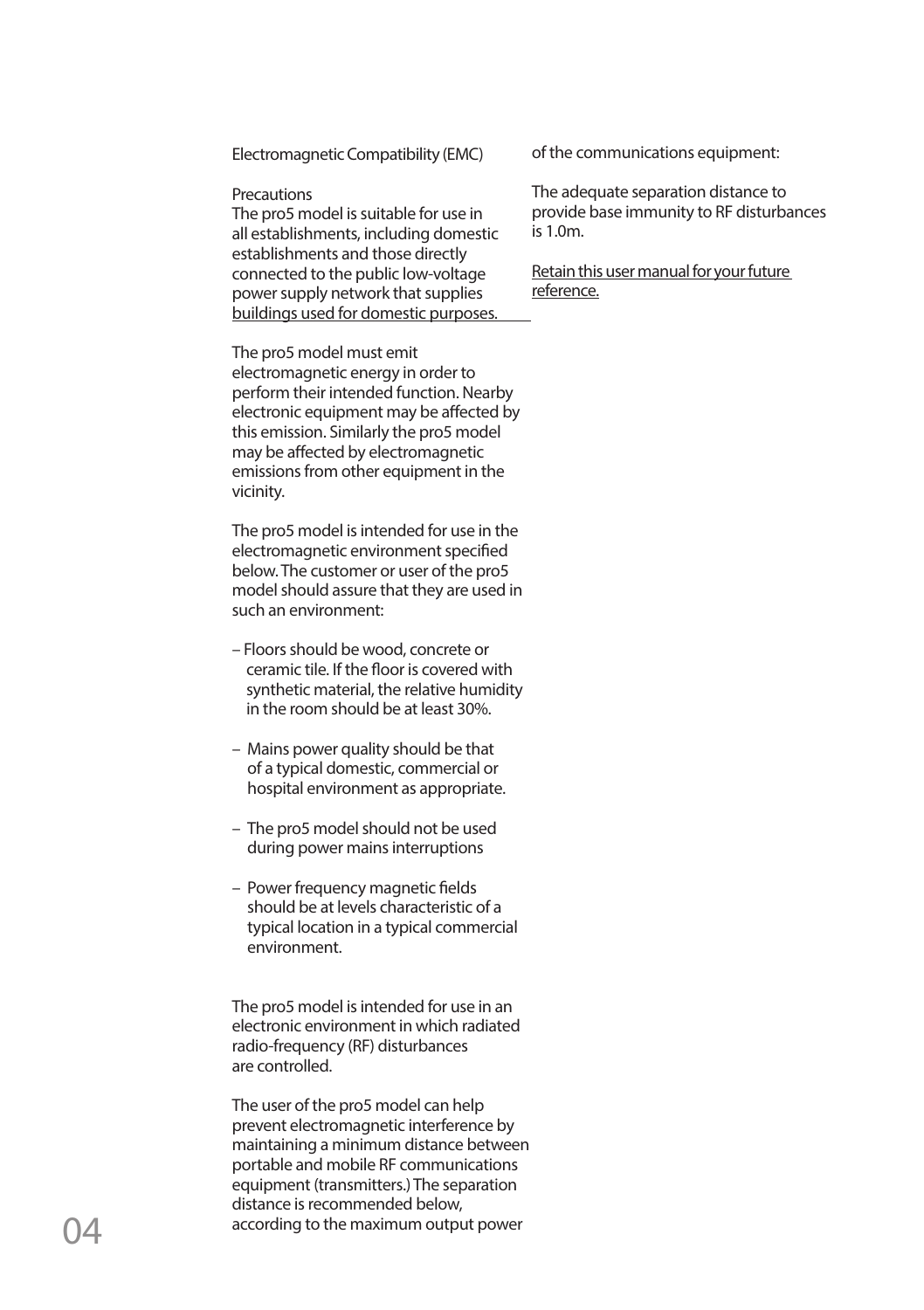## Environmental Requirements

OPERATING CONDITIONS Temperature: 10ºC to 40ºC Humidity: 10% to 95% RH Pressure altitude: Normal atmospheric conditions/ 860-1060hPa

STORAGE AND SHIPPING CONDITIONS Temperature: 10ºC to 40ºC Humidity: 10% to 95% RH Pressure altitude: Normal atmospheric conditions/ 860-1060hPa

### **WARNING**

- The device is not suitable for use in the presence of flammable anesthetic mixtures with air or with oxygen or nitrous oxide.
- The device requires no calibration.
- The device is not repairable and contains no user serviceable parts.
- The user must check that the equipment functions safely and see that it is in proper working condition before being used.
- Permissible environmental conditions of use including conditions for transport and storage
- The manufacturer does not require such preventive inspections by other persons.
- The plug is used to disconnect from the main supply. Do not position the machine so that it is difficult to disconnect the main plug.
- Warning: To avoid the risk of electric shock, this equipment must only be connected to a supply main with protective earth grounding.
- This appliance is not intended for use by persons (including children) with reduced physical, sensory or mental capabilities, or lack of experience and knowledge, unless they have been given supervision or instruction concerning use of the appliance by a person responsible for their safety.
- Children should be supervised to ensure that they do not play with the appliance.
- If the supply cord is damaged, it must be replaced by the manufacturer, its service agent or similarly qualified persons in order to avoid a hazard.

### Users

The machine is intended for use by a diverse user population including:

- Adult men and women who are medically cleared and able to undertake physical exercises such as weight bearing and ground reaction force type exercise programs. In general this applies to healthy adults (16+ years old).
- All others users should be cleared by their physician and only use Power Plate under medical supervision.

### **Facilities**

The device is intended to be used in all types of facilities including, but not limited to:

- Domestic
- Hotels, Spas, Resorts
- Health Clubs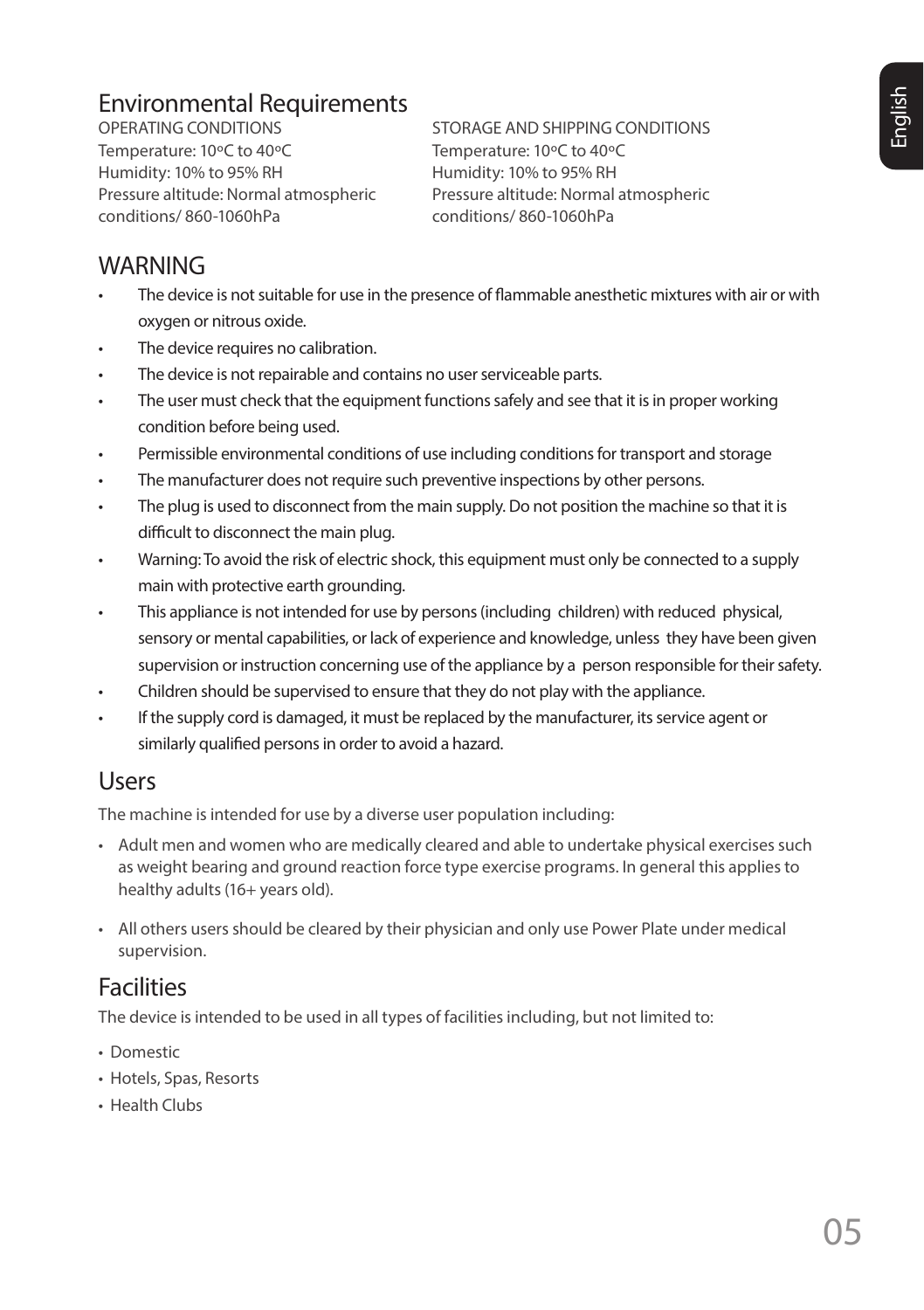# **Operation**



Power Plate pro5 display panel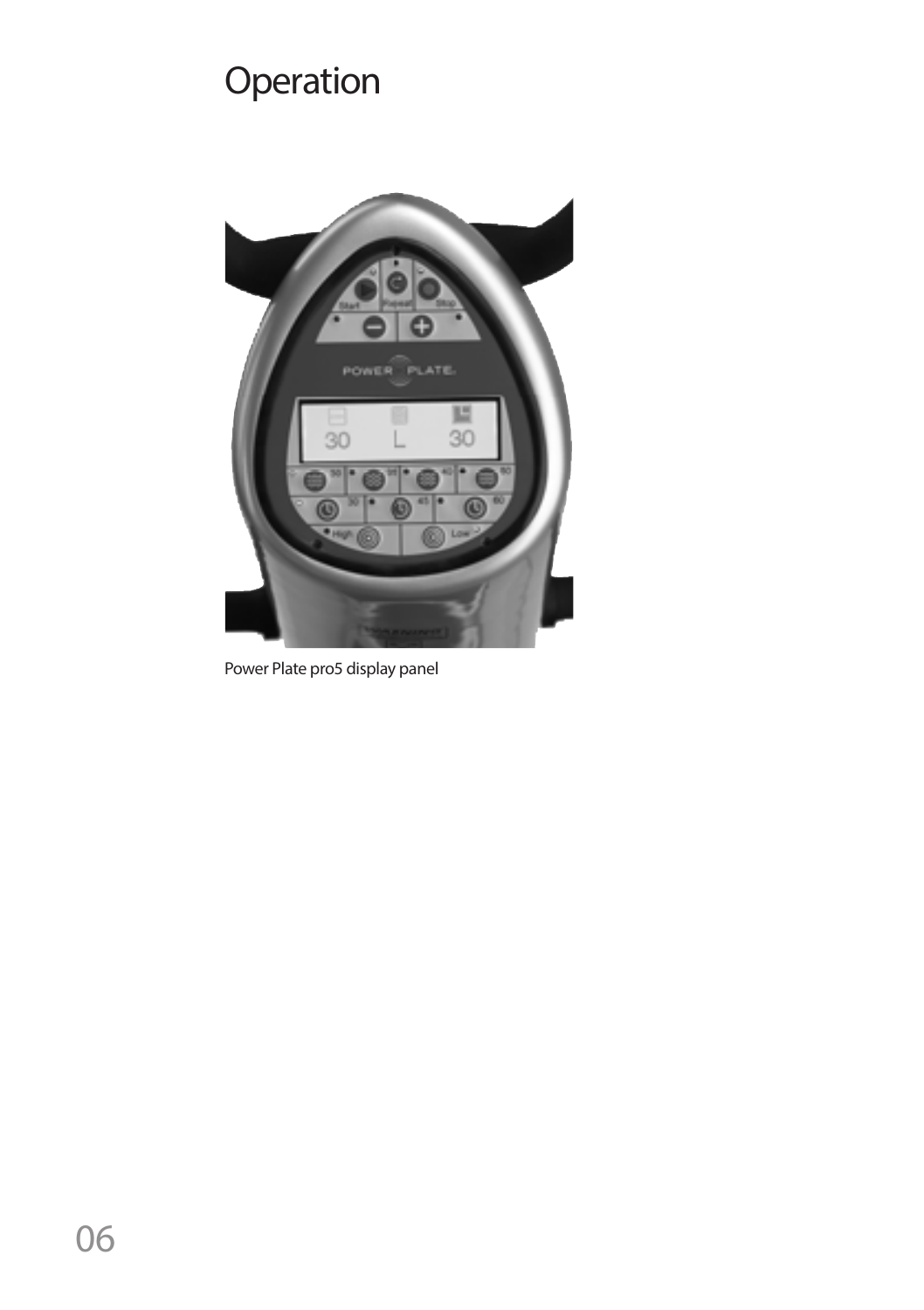# **Operation**

Once you become familiar with the basic operation of the Power Plate<sup>®</sup> machine, you can begin your training. The Power Plate<sup>®</sup> machine is very easy to operate, as you can tell from a brief review of the primary buttons on the face plate.

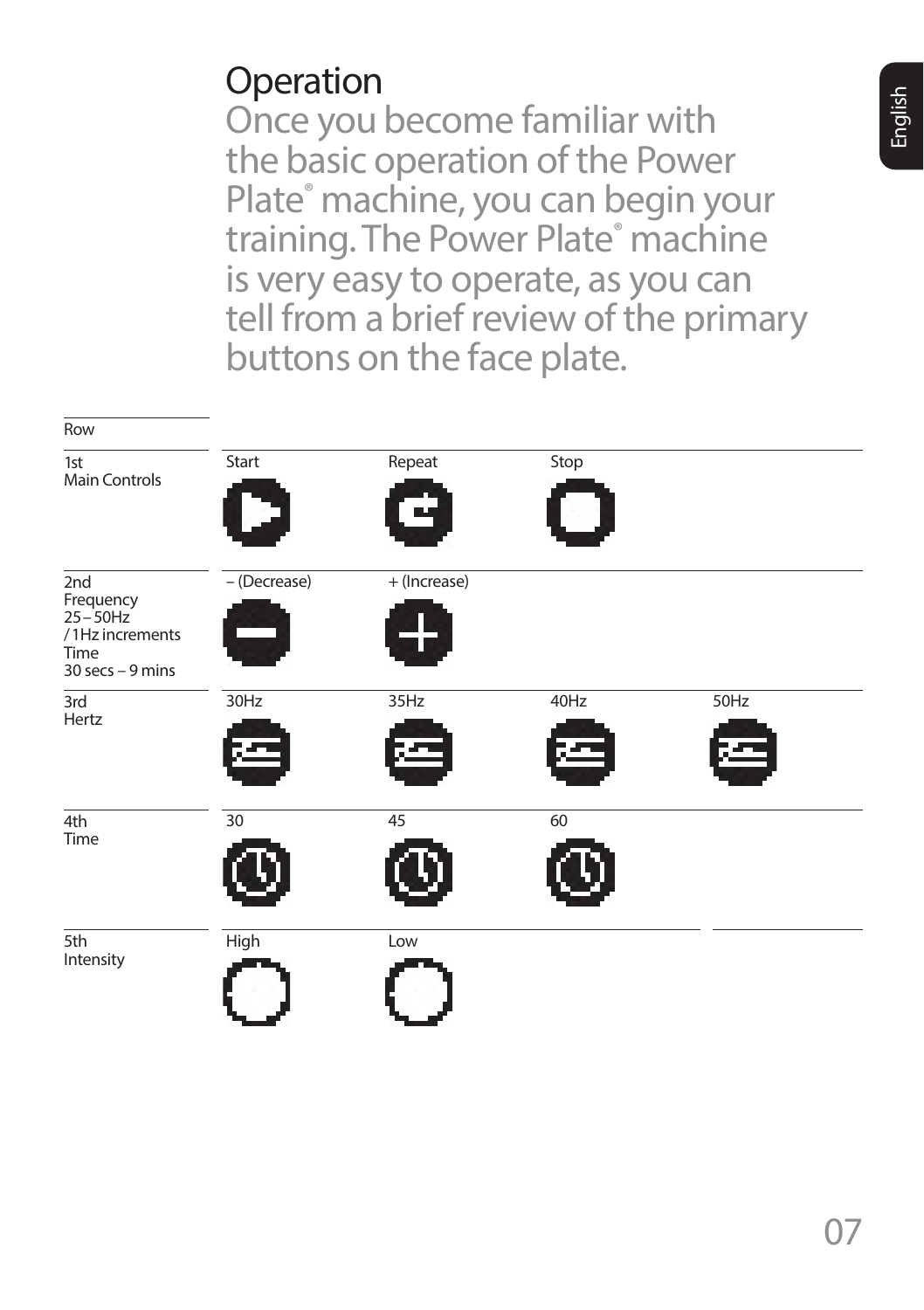### Symbol Descriptions

The following symbols may appear in this manual or on the machine. Some of the symbols represent standards and compliances associated with the machine and its use





DISPOSAL: Do not dispose this product as unsorted municipal waste. Collection of such waste separately for special treatment is necessary

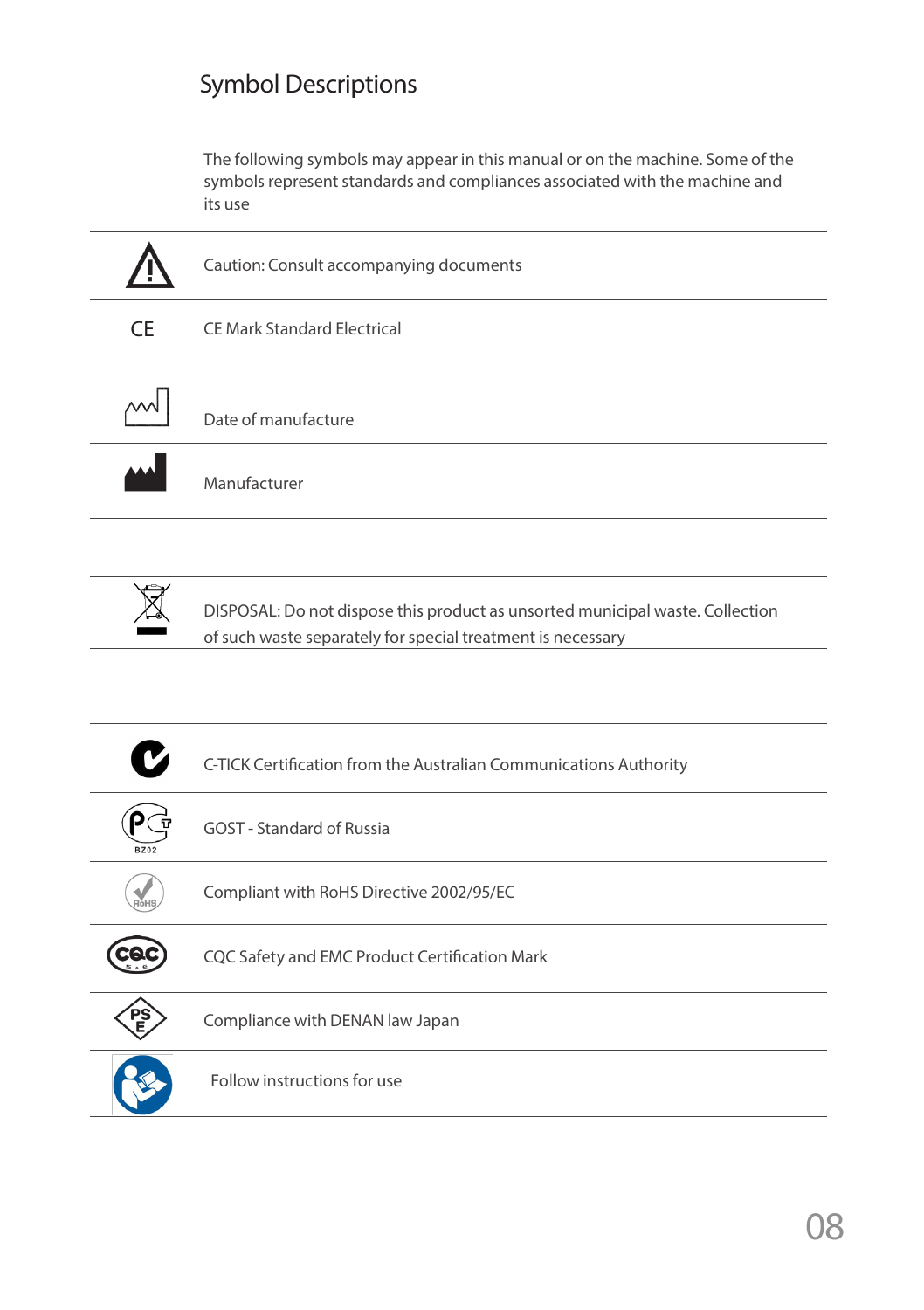Varying the Intensity The correct step-by-step build up of intensity is extremely important for your training to be carried out both efficiently and responsibly.

For the Power Plate<sup>®</sup> pro-series models, there are several variables that can be used to vary the intensity:

- Length of time for each exercise •
- Rest time between exercises •
- Number of exercises •
- Frequency (amount of vibrations per second, measured in Hertz)
- Amplitude (distance the plate moves vertically per vibration)
- Sessions per week (between 2 and 3 is optimal)
- Muscle tension (how tightly contracted the muscle is) by changing the angle of the joint or, for example, performing the exercise on one leg only
- Complexity of movement or additional movement (i.e., active or dynamic movement versus only holding an exercise position)
- Additional weight or extra load, i.e., using a weight vest or dumbbells

The exact way of using the variables is complex and depends on the individual and • training goals of the person involved. Other factors that should be taken into account are injuries, limitations, specific demands and/ or any other circumstances influencing the body (and mind).

In general the following progression steps can be taken:

### Exercise time, number of exercises and rest time

These settings depend completely on your training goals. If you are new to Acceleration Relaxation setting should be LOW Training™ sessions, we recommend performing only a few exercises and resting • When amplitude is increased from Low to for the same amount of time as is spent actively using the Power Plate<sup>®</sup> machine. After a while, more exercises can be added.

When trying to accomplish weight loss, cardiovascular or endurance improvements, rest time can be reduced, exercise time can be extended and the number of exercises can be increased to add to the total volume of training.

For recovery, flexibility and preparation, it is better to perform specific exercises and keep the total volume low, with enough rest between exercises.

For strength, power and speed, the intensity (i.e., Hertz settings) per exercise can be increased, but the total volume should be kept low.

Example: If you are training for endurance or weight loss goals, you should progressively extend the duration of training to multiple sets of 60 seconds each and cut the rest period to 30 seconds or less between subsequent sets. If your goal is to achieve maximum strength or power, you should do multiple sets of short duration on high amplitude, and take long rest periods, from  $1 \text{ to } 4 \text{ minutes}$ 

### Frequency

For each type of exercise, we recommend the

- following frequency settings: Stretch settings should stay between 30 Hertz and 40 Hertz •
- Strength settings should not exceed 40 Hertz
- Massage settings can be the maximum, up •
- 50 Hertz
	- Relaxation settings should not exceed 40 Hertz

When frequency is increased, the volume of the exercises should be decreased (duration, number of sets) and the rest period should be increased proportionally.

### Amplitude

•

For each type of exercise, we recommend the following amplitude settings:

- Stretch setting should be LOW Strength setting should be LOW, progressing to HIGH •
- Massage setting can be HIGH •
- 
- High, frequency and volume of exercise should be (temporarily) decreased and the rest period increased proportionally.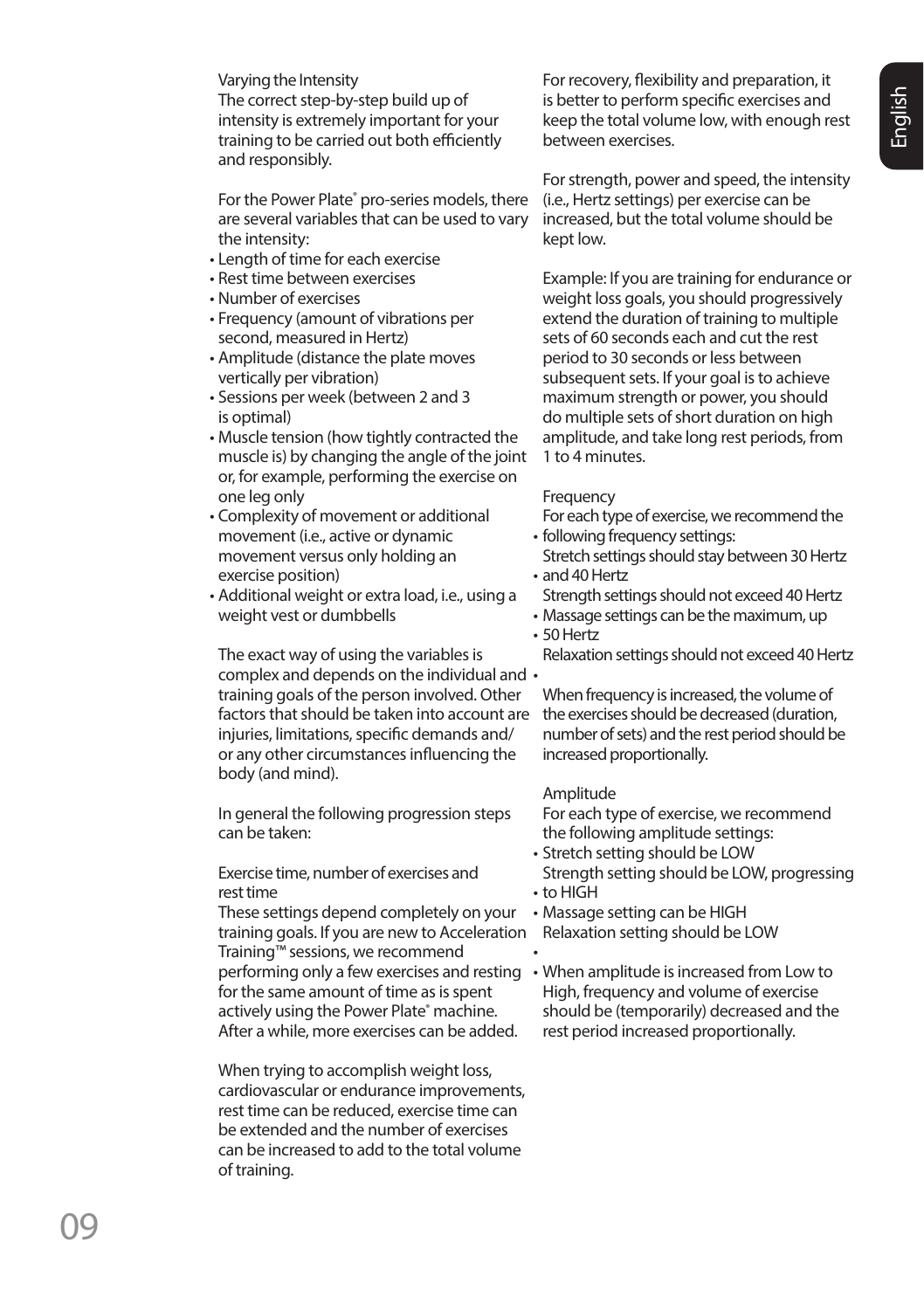#### Mat

The mat dampens the vibrations. Always use the mat when you have a body part in contact with the plate surface, or if you are exercising in socks or bare feet.



#### Sessions per week

In general, we recommend performing 2 to 3 sessions per week. Stretches, massages, relaxation and preparation programs can be performed more often.

### Extra load

Extra load, i.e., adding weights, should only be used to increase intensity by well-trained people or users who are being coached by a professional. All of the above parameters can be varied with the extra load. When external load is added to your exercises on the Power Plate® machine, amplitude and volume of the exercises should be decreased and the rest period should be increased proportionally as though starting the entire exercise progression again.

Specialised programs and additional progression steps for individual users should be drawn up by educated and certified Power Plate<sup>®</sup> trainers.

Power Plate offers a variety of educational and training materials, including DVDs, online learning and in some countries, specialised academies. For more information please visit our website, www.powerplate.com.

#### Personal Adaptation

Training on the Power Plate® machine is like any other type of training: start with light and short training sessions, and once accustomed to the vibrations, you can begin to gradually intensify your program. However, our most important advice is to always listen to what your own body is telling you.

Changing your exercises by using more movements of your body and that also correspond to your specific goals will help increase performance even more. You can think of increasing the angle of the joint (which increases the contraction of the muscle), or varying the exercises by performing them with a variety of still (static), active (dynamic) or jumping (plyometric) movements.

Another important aspect is ensuring that between training sessions, you rest long enough to fully recover. We normally recommend two days of rest after each training session. It is our experience that one day's rest after training with Power Plate<sup>®</sup> equipment is often enough, but every body is different and you will have to find what works best for you. If you feel the schedules are too easy or too intense once you have become accustomed to this training method, you can adjust them to your comfort level.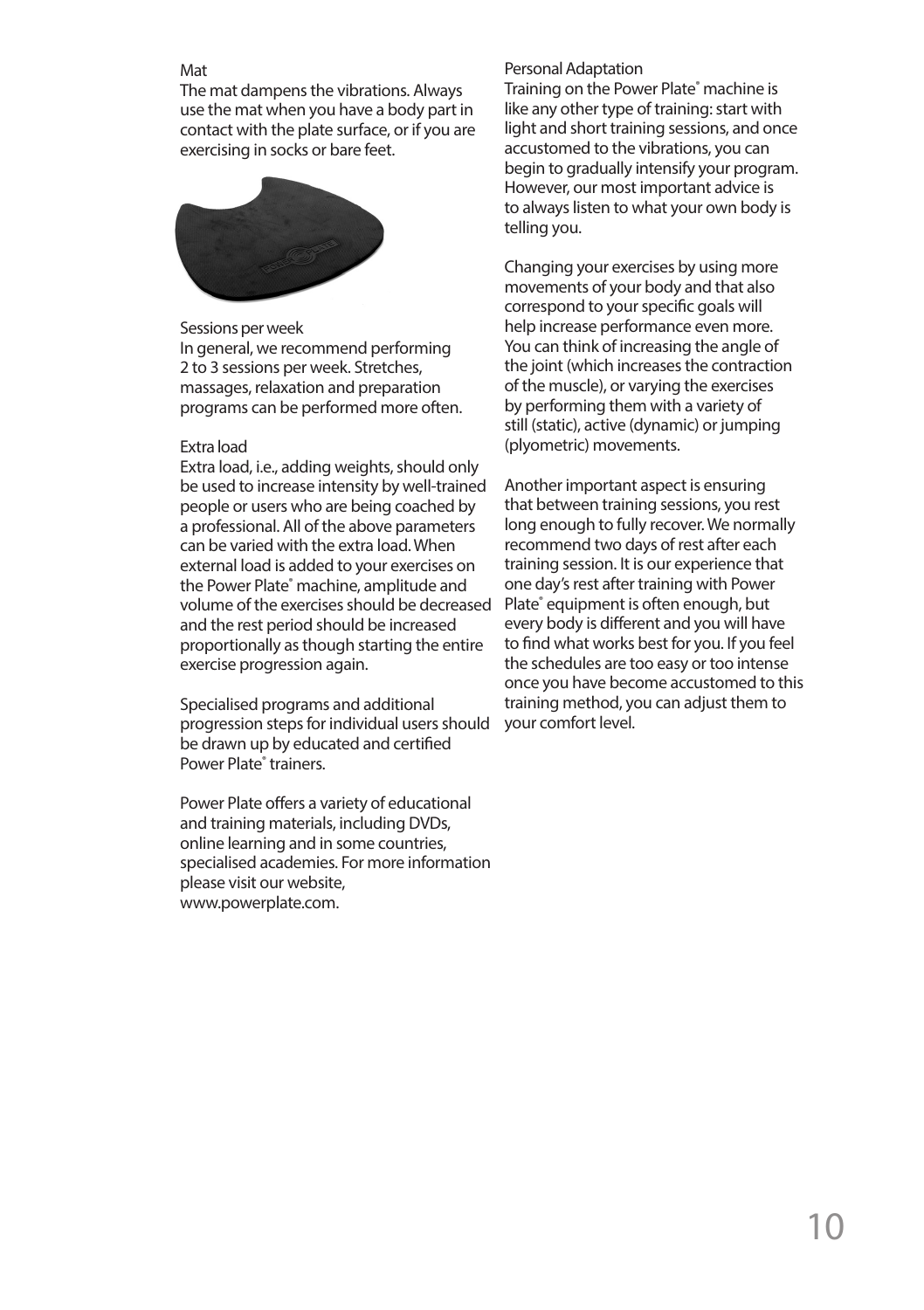# Technical Specifications

Power Plate® pro5 Model

| Color                            | Graphite or Silverstone                                             |  |
|----------------------------------|---------------------------------------------------------------------|--|
| Maximum Load Weight              | 183 kilograms (400 pounds)                                          |  |
| Operation                        | User-friendly interactive display                                   |  |
| Frequency                        | 25 to 50 Hertz (1 Hertz increments)                                 |  |
| Pre-set Frequencies              | 30, 35, 40 or 50 Hertz                                              |  |
| <b>Time Selections</b>           | 30, 45 or 60 seconds / Up to 9 minutes                              |  |
| <b>Vibration Energy Output</b>   | Low or High                                                         |  |
| Dimensions $W \times D \times H$ | 96 x 114 x 153 cm (38" x 45" x 60")                                 |  |
| Surface Plate Dimensions W x D   | 96 x 114 cm (38" x 45")                                             |  |
| Weight                           | 185 kilograms (407 pounds)                                          |  |
| Power Supply                     | 100-240V, 50 / 60 Hertz, Universal Voltage                          |  |
| Nominal Power                    | 160-265VA                                                           |  |
| Certifications                   | CE Standard Electrical, NRTL, C-NRTL, PSE, RoHS / WEEE<br>compliant |  |

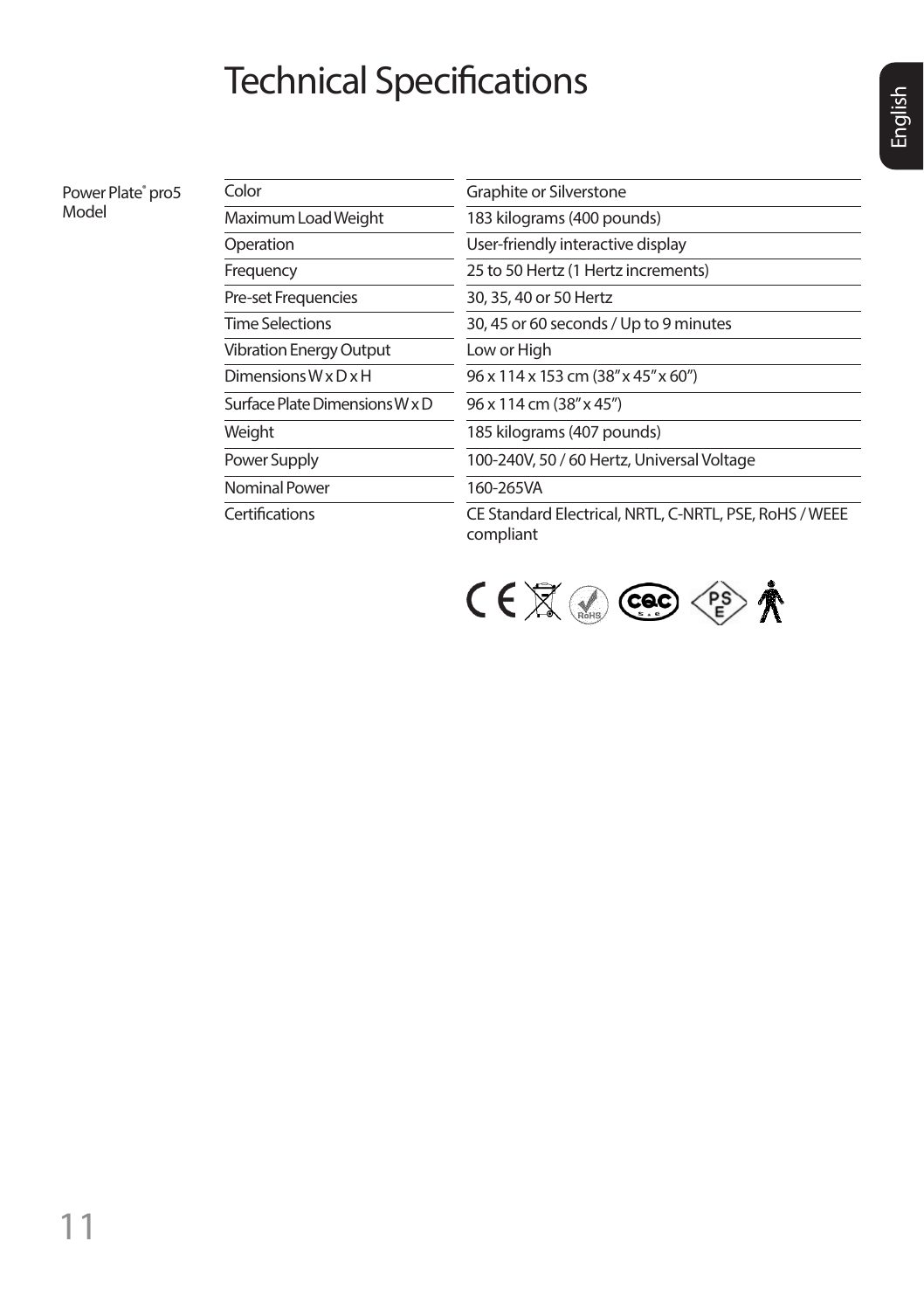**Maintenance** 

- WARNING: THE MACHINE ! CONTAINS NO USER-SERVICEABLE PARTS. PLEASE CONTACT AN AUTHORISED POWER PLATE® SERVICE PROFESSIONAL FOR ANY MAINTENANCE OR TROUBLESHOOTING NOT OTHERWISE DESCRIBED BELOW, OR PERSONAL INJURY OR DAMAGE TO THE MACHINE COULD RESULT.
- CAUTION: Any changes, modifications, ! or unauthorised maintenance performed to or on the machine could void the product warranty.
- Always unplug the machine and let stand for at least one minute before performing any maintenance.
- Clean the machine only with a moist cloth. Do not use sharp objects, bristles, scrubs, or acid-based detergents, because this will damage the lacquer finish.
- Do not spray any cleaning solution directly onto the machine. Instead, moisten a cloth, then apply to the machine.
- On plastic components, use only polishes specifically designed for plastic.
- Use a soft brush, not a cloth, to clean the platform, including the contoured mat.
- Clean electrical components only with a dry cloth, in order to avoid the risk of shock or damage to the components.

Troubleshooting

- Always unplug the machine and let stand for at least one minute before performing any troubleshooting.
- If the machine is not operational and the console display is not illuminated, check the power connections to the machine.
- If all power connections are proper, please check the circuit breaker or fuse for the electrical outlet that is supplying power to the machine in order to ensure that the outlet is receiving electrical power.

If the console display is illuminated, but the platform will not vibrate, unplug the machine, wait at least one minute, then check the connection to the machine's motor, located under the base of the machine.

If the machine makes a rattling noise, unplug the machine, wait at least one minute, then check to make sure that the feet are properly tightened.

DANGER: Power Plate strongly ! recommends that the user not try to resolve any electrical issues regarding the power source to the machine by oneself. Instead, power plate strongly recommends that the user contact a licensed, professional electrician to conduct any examination and make any necessary repairs. Otherwise, serious personal injury or property damage could result.

APPLIED PARTS: applied parts are not intended to deliver heat during normal use. The maximum temperature for applied part may be up to 43degrees Celsius / 109.4 degree Fahrenheit.

Hardware Parts:

- Platform / Column
- Handlebars

Power On / Off:

- To Power On the Machine: Press the rocker switch located on lower back of the column to indicate "I" position.
- To Power Off the Machine: Press the rocker switch located on lower back of the column to indicate "0" position.

## Accessories

Pro5 Accessories

- Straps Set (2pcs)
- **Exercise Mat**
- Protection Cover
- Power Cord
- Poster
- Power shield (option)